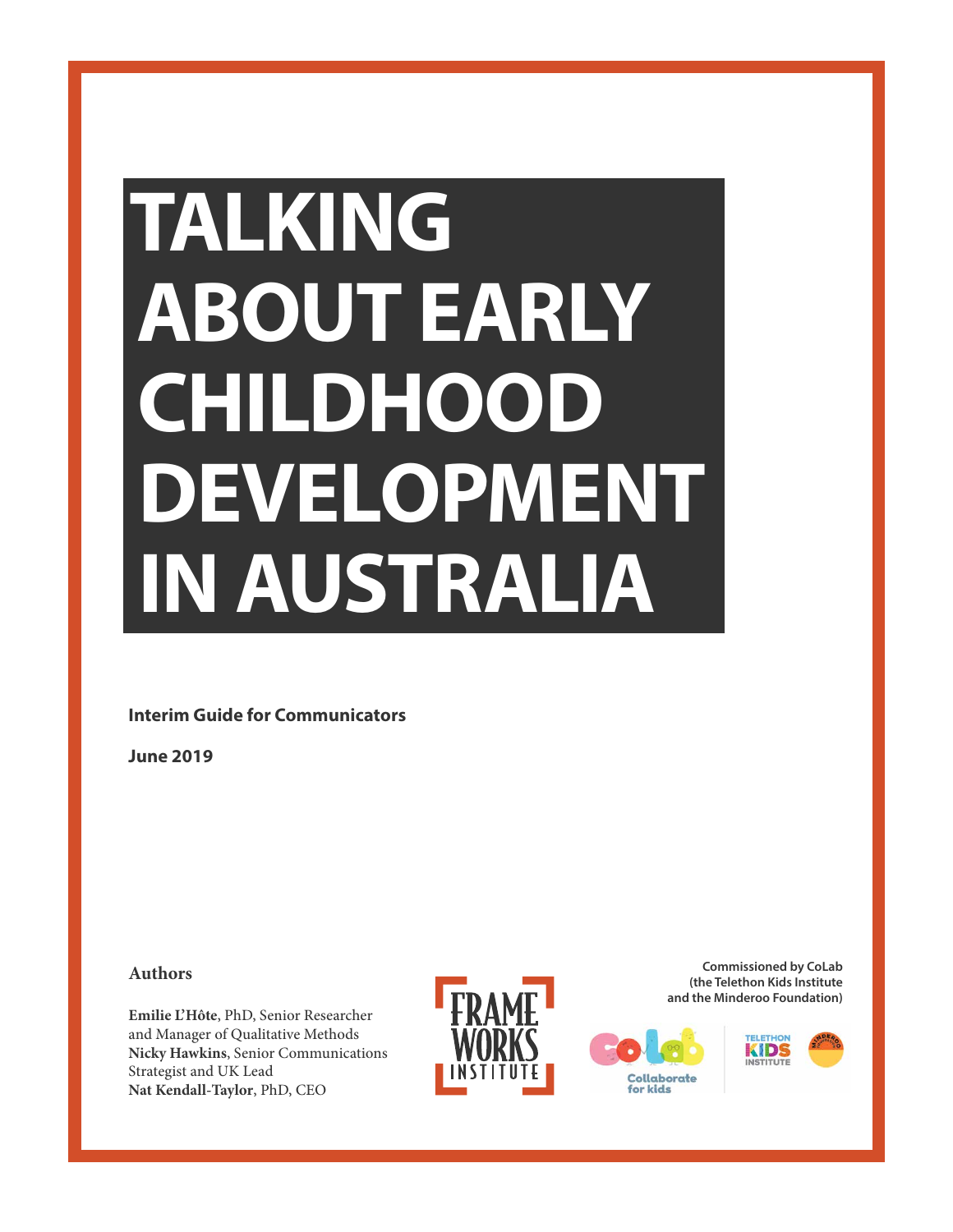## **Contents**

| <b>What is this Guide for?</b>                                                                       | 02             | Challenge 7: An individualistic                                                   |    |
|------------------------------------------------------------------------------------------------------|----------------|-----------------------------------------------------------------------------------|----|
| <b>Key Challenges</b><br>in Public Thinking and                                                      |                | perspective dominates<br>thinking about early childhood                           | 08 |
| <b>How to Address Them</b>                                                                           | 03             | Challenge 8: Harmful substances<br>dominate thinking about                        |    |
| Challenge 1: People assume that                                                                      |                | prenatal development                                                              | 09 |
| development just happens                                                                             | 0 <sup>3</sup> | Challenge 9: Problems with child                                                  |    |
| Challenge 2: Early development<br>is seen as basic and inconsequential 04                            |                | development are seen as other<br>people's problems                                | 09 |
| Challenge 3: Adversity in early<br>childhood is assumed to do<br>irreversible damage                 | 05             | Challenge 10: Fatalism dominates<br>public thinking                               | 10 |
| Challenge 4: Understanding of<br>early childhood development<br>is limited to the brain and learning | 06             | <b>The Major Opportunity:</b><br><b>People Value Play</b><br>but Don't Understand |    |
| Challenge 5: Talking about<br>technology can entrench                                                |                | <b>Why it Matters</b><br>and How it Works                                         | 11 |
| negative beliefs                                                                                     | 06             |                                                                                   |    |
| Challenge 6: People do not<br>recognise or understand child                                          |                | <b>About the FrameWorks</b><br><b>Institute</b>                                   | 13 |
| mental and emotional health                                                                          | 07             |                                                                                   |    |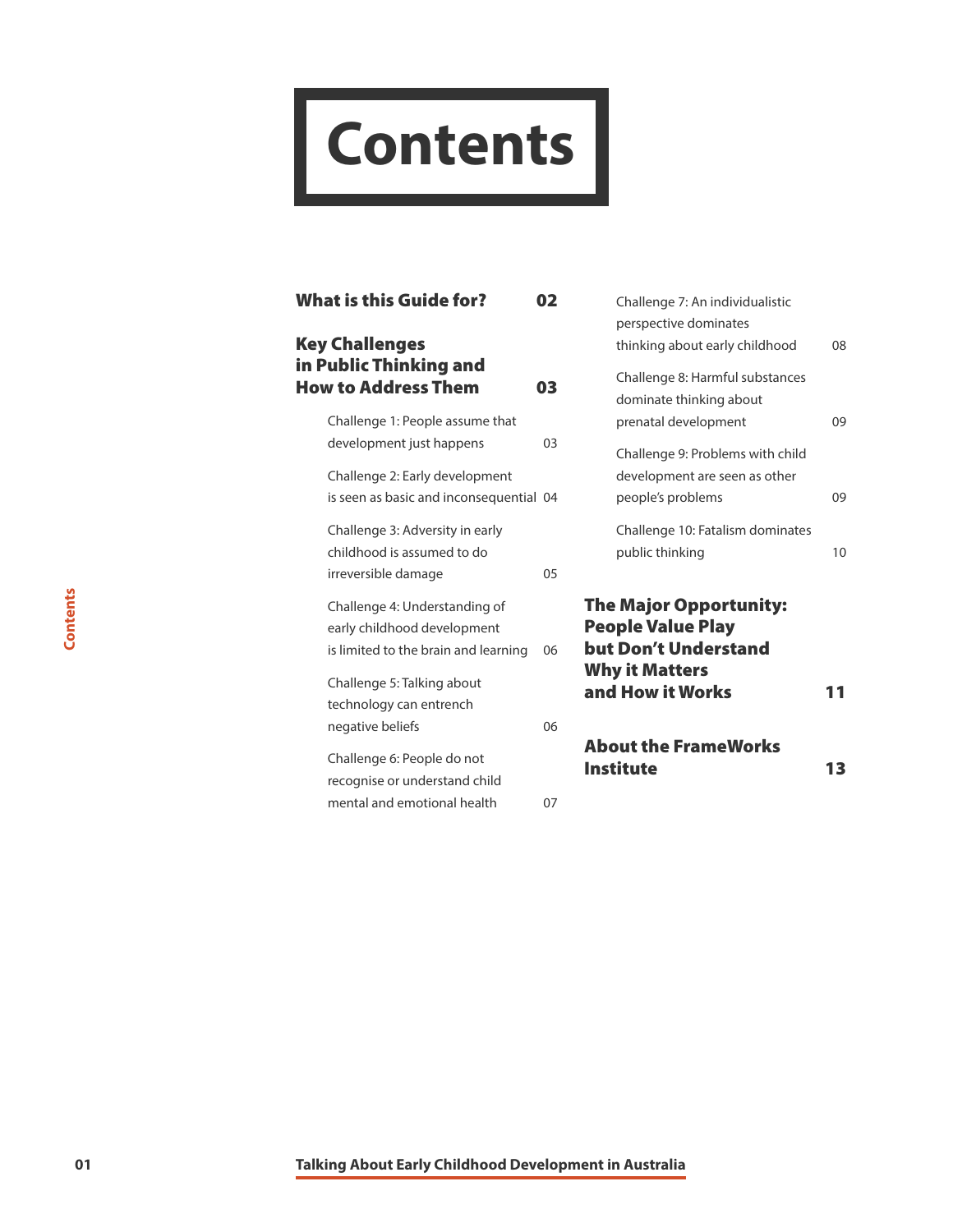#### <span id="page-2-0"></span>WHAT IS THIS GUIDE FOR?

It is easy to get lost in translation when talking about early childhood. There are a number of barriers to being heard and understood.

The public has multiple ways of thinking about children's development and the factors that shape it. This guide identifies the key challenges and opportunities for communicators. It provides guidance on navigating public beliefs and assumptions. It can help build better understanding of how children develop in the early years and why this matters to everyone.

This guide is part of the Core Story for Early Childhood Development and Learning in Australia, commissioned by CoLab, a partnership between the Telethon Kids Institute and the Minderoo Foundation. It builds on previous work on early childhood and parenting in Australia and precedes a comprehensive re-framing strategy to be published in 2020.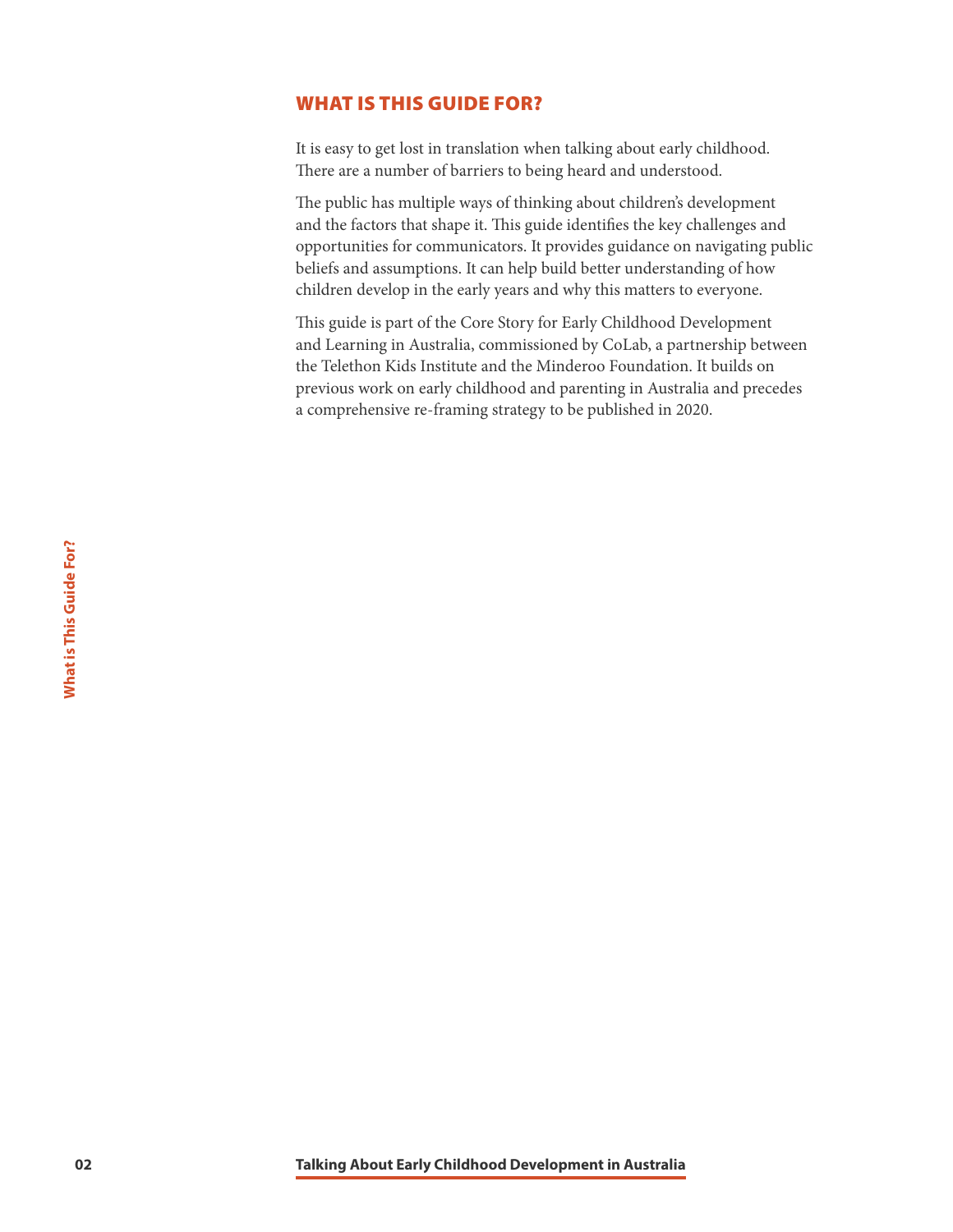### <span id="page-3-0"></span>**Key Challenges in Public Thinking and How to Address Them**

#### CHALLENGE 1: PEOPLE ASSUME THAT DEVELOPMENT JUST HAPPENS

People tend to assume that development:

- "just happens", especially in very young children
- is as an automatic, natural process that requires little input or intervention.

From this perspective, problems with development are assumed to:

- be caused by too much meddling by anxious parents and wider society
- be the result of too much science affecting childhood and child rearing
- be a product of modern times
- require parents and wider society to "step back and get out of the way"
- only be solvable by a return to a simpler time when children could play outside unsupervised and mothers could stay at home to take care of them.

#### **How to address this**

**CHALLENGE 1: PEOPLE ASSUME THAT**<br> **DEVELOPMENT JUST HAPPENS**<br>
People tend to assume that development:<br>
• "just happens", especially in very young children<br>
• is as an automatic, natural process that requires little in<br>
Fr **Avoid** activating the idea that development is automatic, even inadvertently. Talking about how children 'acquire new skills' or saying that 'children are able to' do particular things by certain ages can unproductively strengthen the idea that development 'just happens'.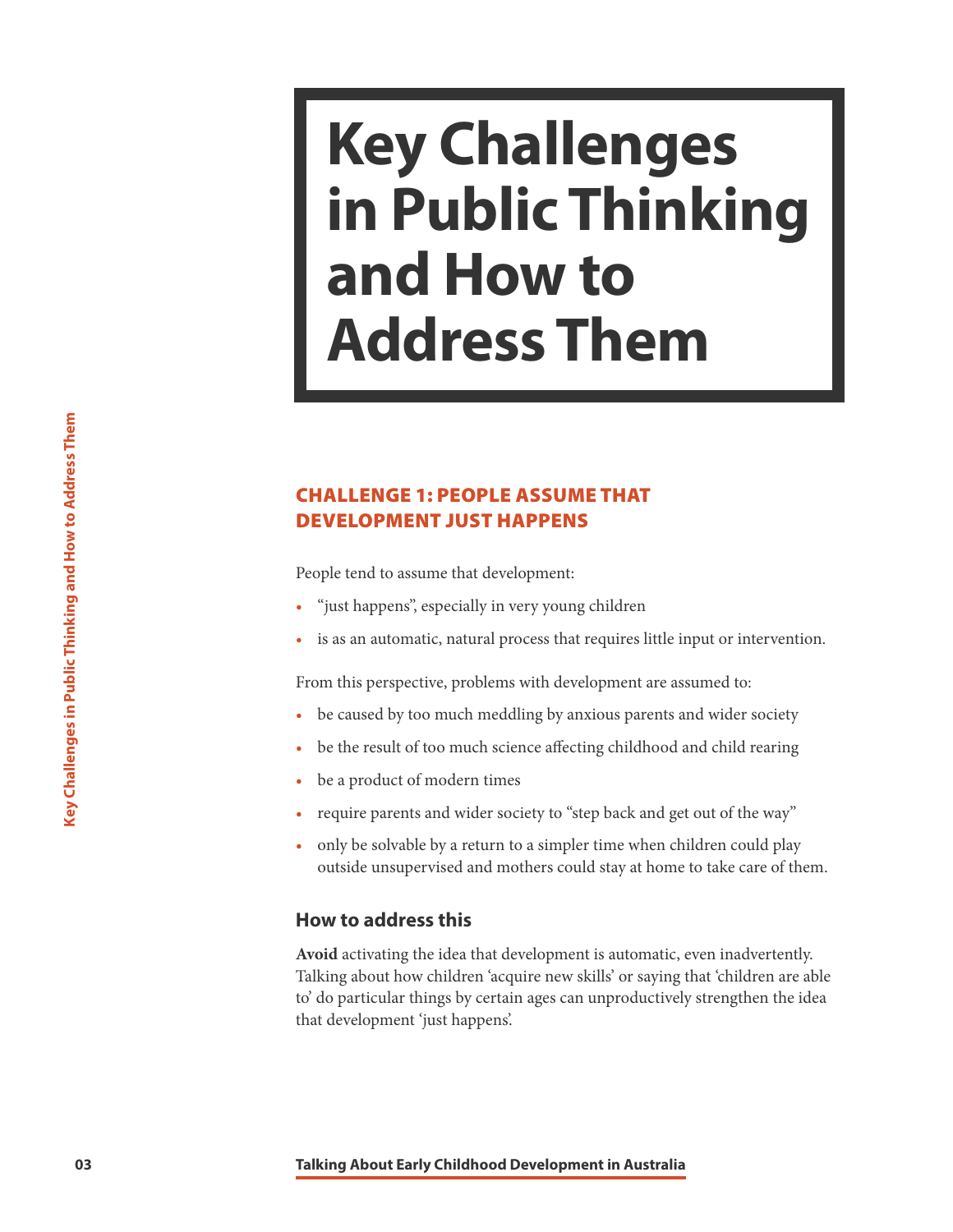<span id="page-4-0"></span>**Connect** development with outside influences. **Explain** and show that the brain and body develop in response to experiences and environments. Talk about how genes interact with experiences to shape development, setting the path for future learning and health.

**Broaden** the meaning of 'environments', avoiding an exclusive focus on parental responsibility. Illustrate this with concrete examples like the quality of child care and community centres. Explain how things like poverty, working hours, access to transport and discrimination impact on families and children.

**Highlight** that development is a dynamic process. Emphasise that children take an active role in their development. Show that development is constantly being informed by the experiences that children have and the places they have them.

#### CHALLENGE 2: EARLY DEVELOPMENT IS SEEN AS BASIC AND INCONSEQUENTIAL

People often see early development as:

- simple and basic
- only mattering when children can speak
- limited in its impact and collective significance.

These ideas make it difficult for people to see the importance of and think about what can be done to better support early development.

#### **How to address this**

**Avoid** language that activates the idea that children inhabit simple, worry-free worlds (e.g. adjectives like 'basic', 'simple', 'easy' or 'silly').

**Use** language that emphasises the foundational nature of early development instead (e.g. adjectives like 'different', 'core', 'essential', 'first' or 'foundational').

**Emphasise** the active and responsive nature of early development and its potential long-term effects to ensure the public doesn't assume that 'basic' means 'unimportant' or 'doesn't need support'.

**Example 10 Talking About Early Childhood Development in Australia Prophetoform see early development as:**<br>
• simple and basic<br>
• only mattering when children can speak<br>
• limited in its impact and collective significa **Use** the [brain architecture metaphor](https://www.youtube.com/watch?v=hMyDFYSkZSU) to communicate the idea that brains are built over time through an active and intentional process. Emphasise that the foundations are built in the early years.

#### **Brain architecture metaphor**

*Brains are built over time. Experiences shape this developing architecture. Having a sturdy foundation early improves health and wellbeing later on.*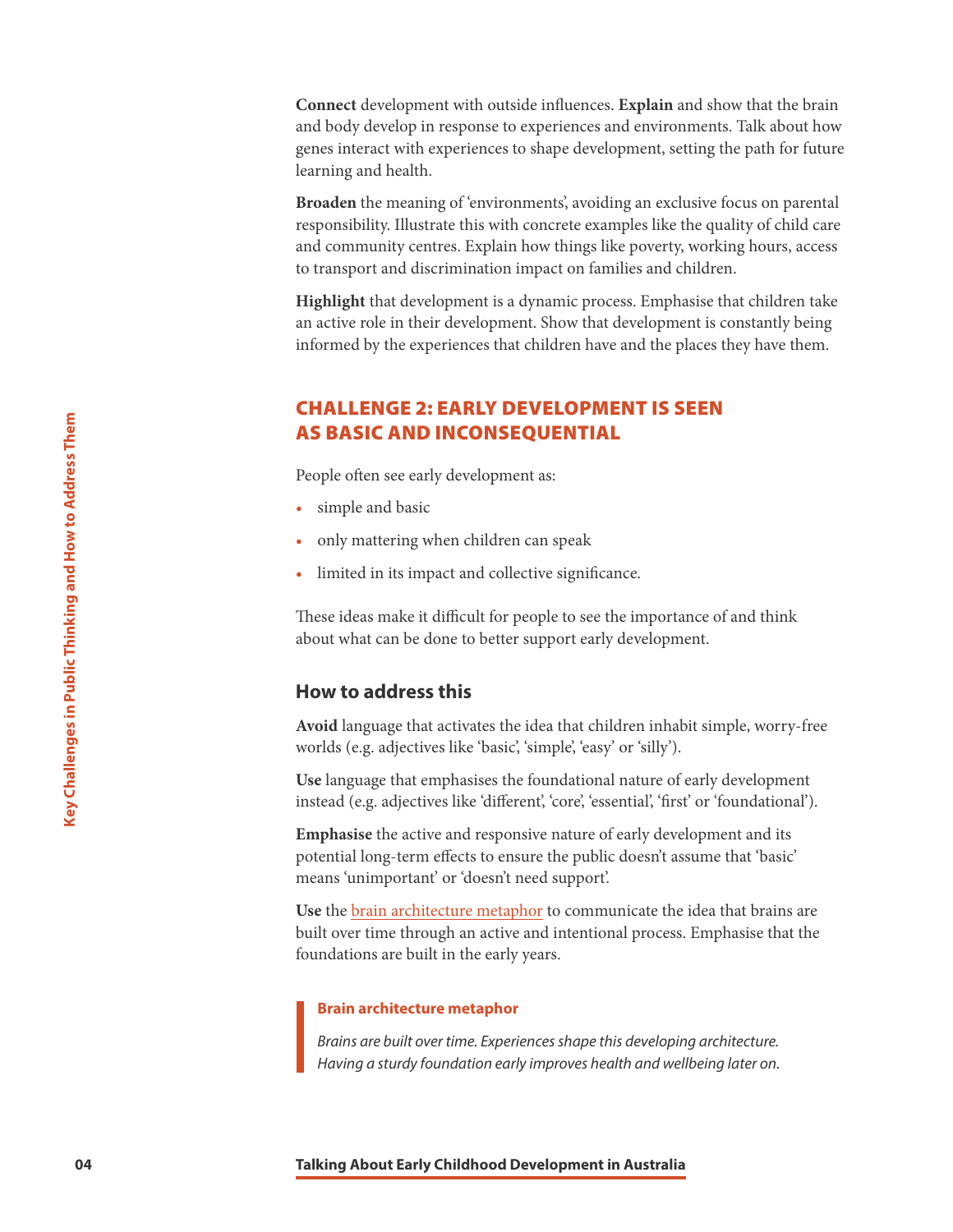<span id="page-5-0"></span>**Highlight** the fact that early development involves processes that may not be visible to the naked eye.

**Provide** concrete examples of how experiences affect children even before they can speak.

**Communicate** about why and how infants and very young children can experience and be affected by specific emotions.

**Balance** examples of positive and negative experiences in discussions of early development to avoid cueing deterministic thinking about underserved communities in Australia.

#### CHALLENGE 3: ADVERSITY IN EARLY CHILDHOOD IS ASSUMED TO DO IRREVERSIBLE DAMAGE

People increasingly recognise the importance of early childhood as a critical window of development. However, they often:

- lose sight of the potential for plasticity: that the brain and body continue to change and adapt beyond early childhood
- become deterministic about the effects of adversity
- don't see the opportunities for positive change in early childhood and beyond
- **People increasingly recognise the importance of early childhood**<br>
 loss sight of the potential for plasticity: that the brain<br>
to change and adapt beyond early childhood<br>
 become deterministic about the effects of adver • assume that some communities are unable to support children's development because they don't have the right 'values', which gives rise both to fatalism and the idea that removing "those" children from their home is then the only way to protect them from adversity.

#### **How to address this**

**Convey** the idea that "the early years matter… but so does later".

**Explain** that there are periods of development where we are particularly open to influences. Early childhood is one of these times, but not the only one – adolescence is another.

**Emphasise** that developmental disruptions can be addressed by making changes to a child's environment of experiences and providing support.

**Provide** concrete examples of what "changing environments" looks like, to avoid activating family separation as the only solution.

**Avoid** statistics that talk about the prevalence of adversity unless they are carefully balanced by robust solutions messages and discussion of what can be done to improve outcomes.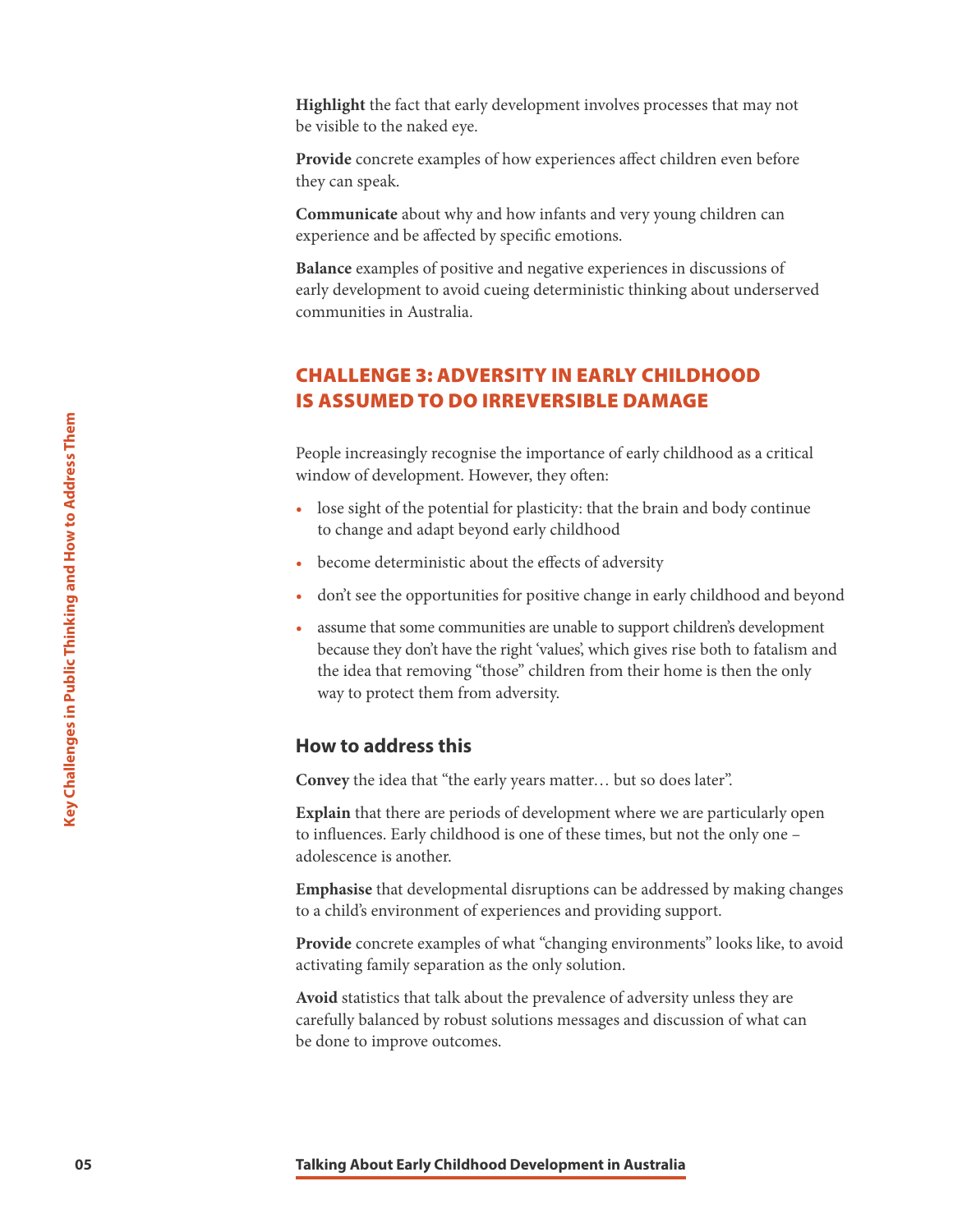<span id="page-6-0"></span>**Use** the [outcomes scales metaphor](https://www.youtube.com/watch?v=EW20A962wd4&feature=youtu.be) to explain how genetics and environmental factors interact.

#### **Outcomes scales metaphor**

*Positive experiences like supportive relationships can help to balance out more challenging ones, enabling children to have good health and wellbeing despite experiencing some adversity. We want outcomes for as many children as possible to tip positive.*

#### CHALLENGE 4: UNDERSTANDING OF EARLY CHILDHOOD DEVELOPMENT IS LIMITED TO THE BRAIN AND LEARNING

People increasingly recognise that the brain develops rapidly in the early years and that this shapes learning. But they do not connect early development with the rest of the body or with the idea of health.

#### **How to address this**

**Connect** brain development to the rest of the body, specifying the links between the brain and other systems in the body (e.g. the immune system or the circulatory system).

**Explain** that early development shapes lifelong health as well as skills.

**Provide** examples that illustrate the way that development shapes health.

#### CHALLENGE 5: TALKING ABOUT TECHNOLOGY CAN ENTRENCH NEGATIVE BELIEFS

**Prople increasingly recognise that the brain develops rapid that this shape learning. But they do not connect earlier the rest of the body or with the idea of health.<br>
<b>How to address this**<br> **Connect** brain development to While it is true that certain uses of technology can be detrimental to early development, the idea of "dangerous technology" can be counterproductive. This idea:

- leads people to think that modern life is *the* problem and that this is a problem *nothing* can solve
- closes people's minds to the idea of better supporting children and families
- leads to criticisms of science and intervention
- triggers stigmatisation and judgement of parents who do use technology with children
- obscures the idea that technology, when used appropriately, can support positive development.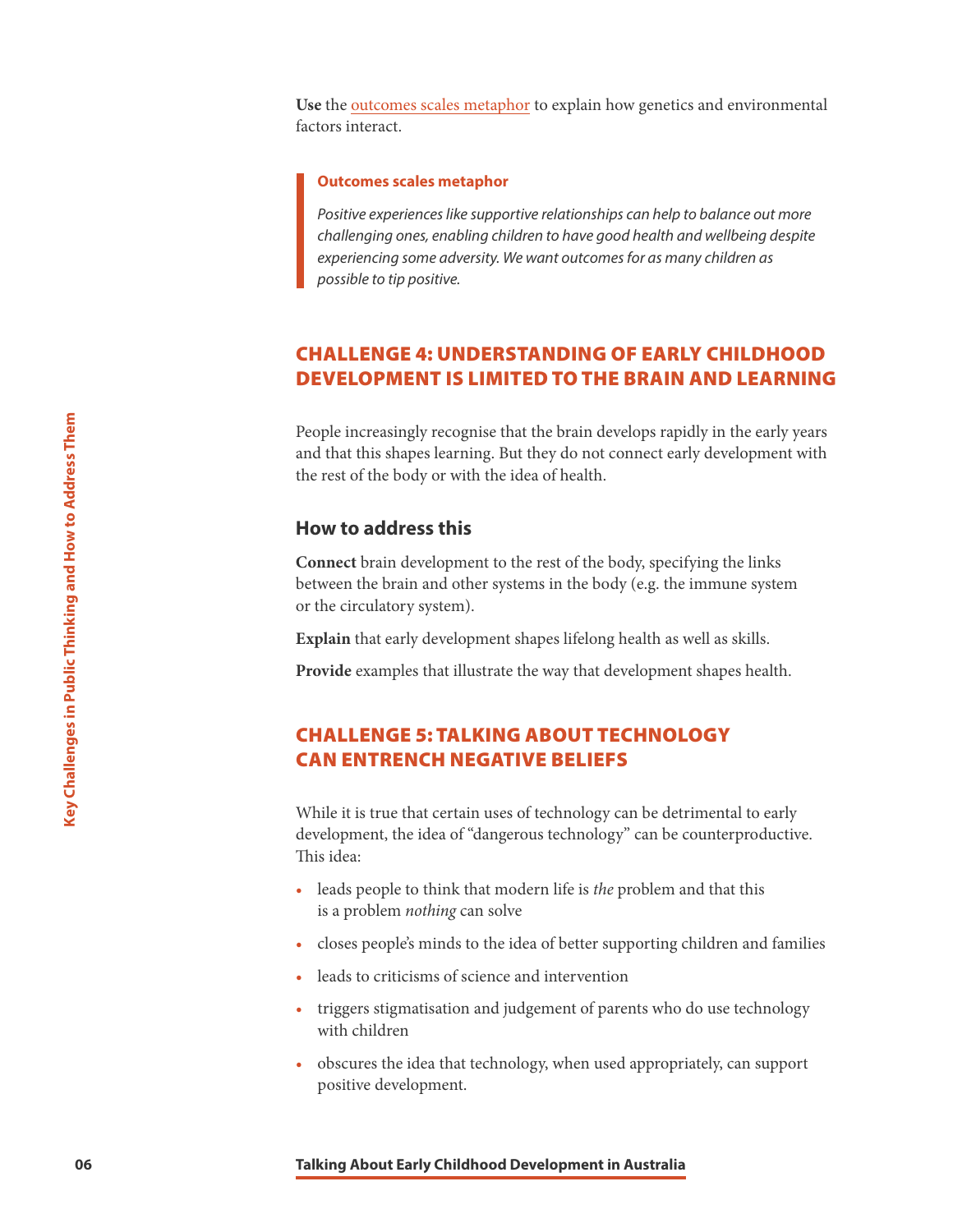#### <span id="page-7-0"></span>**How to address this**

**Avoid** leading with or focusing exclusively on the role of technology in early development.

**Avoid** purely negative representations of technology's role in development.

**Balance** technology's opportunities and risks for early development.

**Explain** – without judgement – that parents and caregivers build children's brains through their interactions, big and small, with children.

**Provide** practical, specific advice about the role of technology in early development. Include recommendations about the type and duration of screen time for each stage of a child's development and the type, duration and quality of support children need from adults and caregivers. Be clear which aspects of development can be supported by the use of technology.

# **CHALLENGE 6: PEOPLE DO NOT RECOGNIS<br>
OR UNDERSTAND CHILD MENTAL AND<br>
EMOTIONAL HEALTH<br>
People assume that children's worlds are simple and worr<br>
do not believe that young children are able to have me<br>
assume that children** CHALLENGE 6: PEOPLE DO NOT RECOGNISE OR UNDERSTAND CHILD MENTAL AND EMOTIONAL HEALTH

People assume that children's worlds are simple and worry-free. They:

- do not believe that young children are able to have mental health issues
- assume that children only start to be affected by mental states, emotions and stress when they are five or six
- define mental health as mental health *problems* and illnesses that must be addressed, not positive states of wellbeing that can be promoted
- assume that mental health issues in children are unnatural or a direct consequence of "modernity" and the overuse of technology
- associate mental health issues with a lack of control over emotions
- conclude that child mental health is something that only affects "other" communities – not an issue that concerns all Australian children and as a priority for Australian society as a whole.

#### **How to address this**

**Define** child mental and emotional health upfront. Show that it is as an essential component of early development and explain how it can be supported in Australia. Repeat this idea.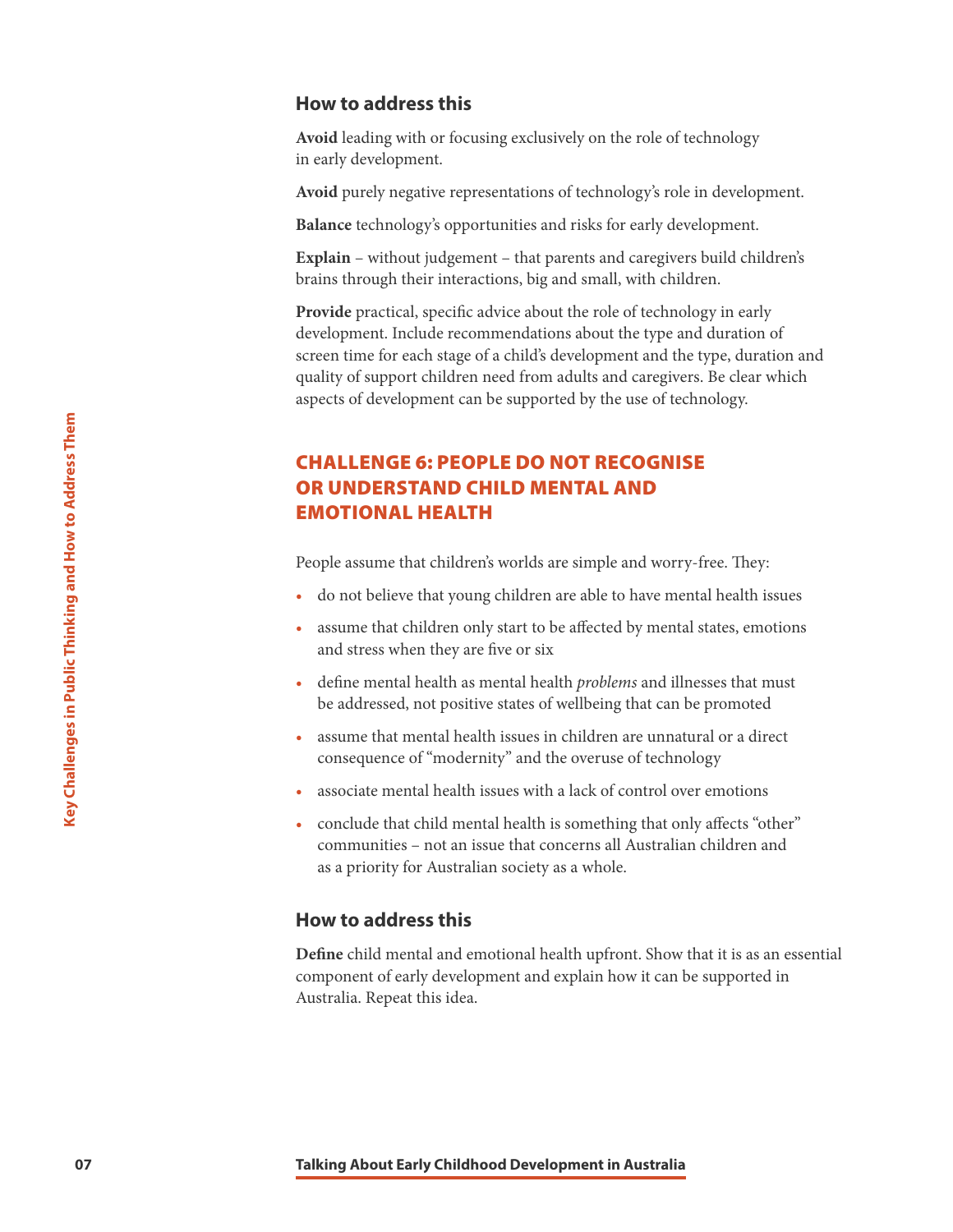<span id="page-8-0"></span>**Highlight** child mental health as a positive state before describing challenges to it. This is needed to shift people away from a purely negative conception of mental health. Use inclusive terms, emphasising what 'all children' need and avoid other language such as "those children".

**Avoid** the word 'control' when discussing child mental health or define it clearly where needed. The term 'control' can trigger stigmatising thinking about "those" children" who are "out of control".

#### CHALLENGE 7: AN INDIVIDUALISTIC PERSPECTIVE DOMINATES THINKING ABOUT EARLY CHILDHOOD

People move between placing responsibility only on parents and seeing that circumstances shape lives and options. But the focus on parental responsibility normally dominates. People:

- have a partial understanding of how contexts shape early development
- believe the ultimate responsibility for healthy development remains with parents
- favour solutions focusing on the role of individuals like educating parents and raising awareness of existing support
- think of pregnant women as wholly responsible for healthy foetal development which is assumed to be determined by what pregnant women choose to consume
- believe that the government has a role but only a vague sense of what that should be.

#### **How to address this**

**Use** the [navigating waters metaphor](https://www.youtube.com/watch?v=I9Twqr-DcUU) to show how parenting is affected by context and environments.

#### **Navigating waters metaphor**

**Consideration**<br> **Consideration Children Children Children Children Children Children Children Children Children Children Children Children Children Children Children Children Children Children Children Children Children** *To develop healthily, children need life to be on an even keel. But for families experiencing poverty and stress, raising children can be like sailing in rough waters. Just as we provide lighthouses and safe harbours, we can help parents with support like counselling, quality child care and financial support.*

**Highlight** the supportive programmes that already work. **Explain** how they help children thrive by supporting parents and families.

**Show** how social factors and supportive programs can shape prenatal development.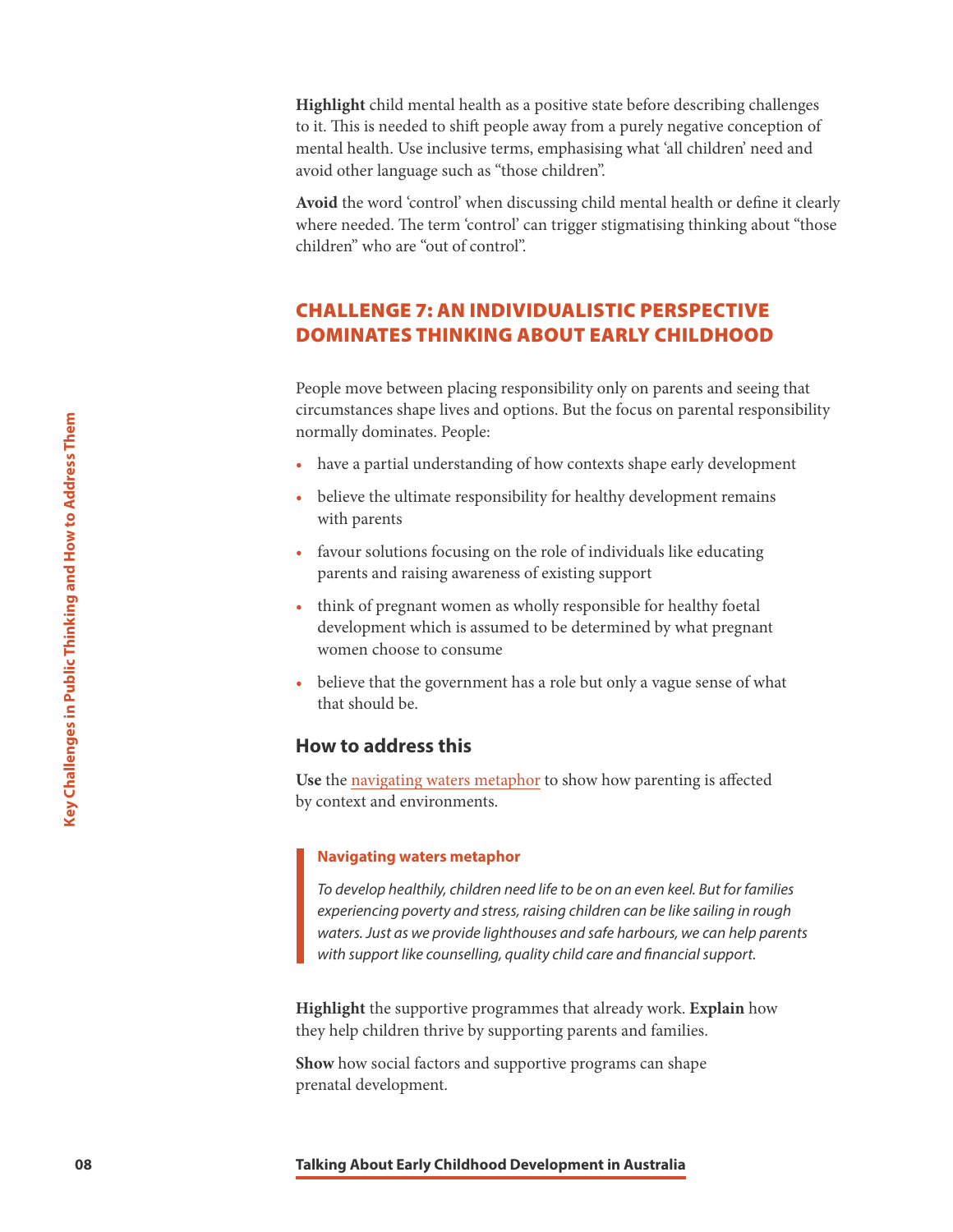#### <span id="page-9-0"></span>CHALLENGE 8: HARMFUL SUBSTANCES DOMINATE THINKING ABOUT PRENATAL DEVELOPMENT

The public associates the prenatal period with:

- threat and vulnerability
- the potential for harmful substances to be passed through to the foetus during pregnancy and to cause irreparable damage.

#### **How to address this**

**Present** prenatal development as an opportunity to support *healthy* development at least as often as talking about threats and risks.

**Avoid** focusing exclusively on the chemicals that can harm the foetus during this time (e.g. mainly messaging about the dangers of alcohol, drugs and cigarettes).

Final (e.g. mainly messaging about the dangers of alcohol,<br> **Balance** positive and negative influences on pensand development<br>
(e.g. 'influences' shape' and 'impact') instead of verbs that p<br>
threats and negative forms of **Balance** positive and negative influences on prenatal development, favour verbs that can trigger both positive *and* negative associations for people (e.g. 'influence', 'shape' and 'impact') instead of verbs that primarily denote threats and negative forms of impact (e.g. 'damage' and 'harm').

#### CHALLENGE 9: PROBLEMS WITH CHILD DEVELOPMENT ARE SEEN AS OTHER PEOPLE'S PROBLEMS

Adversity in early years and the derailed development that ensues are seen as:

- "us vs them" issues a problem for specific communities that do not hold the right values, not a problem for society as a whole
- not associated with structural factors and inequalities that make a child more or less likely to experience adversity
- issues that activate entrenched stereotypes: the idea of government support for children's development focussed on disadvantaged families and communities can reinforce the notion that this is "those" people's problem, resulting from "bad values".

#### **How to address this**

**Show** how disadvantaged communities are part of and integral to Australian society.

**Use** 'we' language and talk about 'our communities' to emphasise that supporting children's healthy development is something that is important for all of us, not just for "those" people.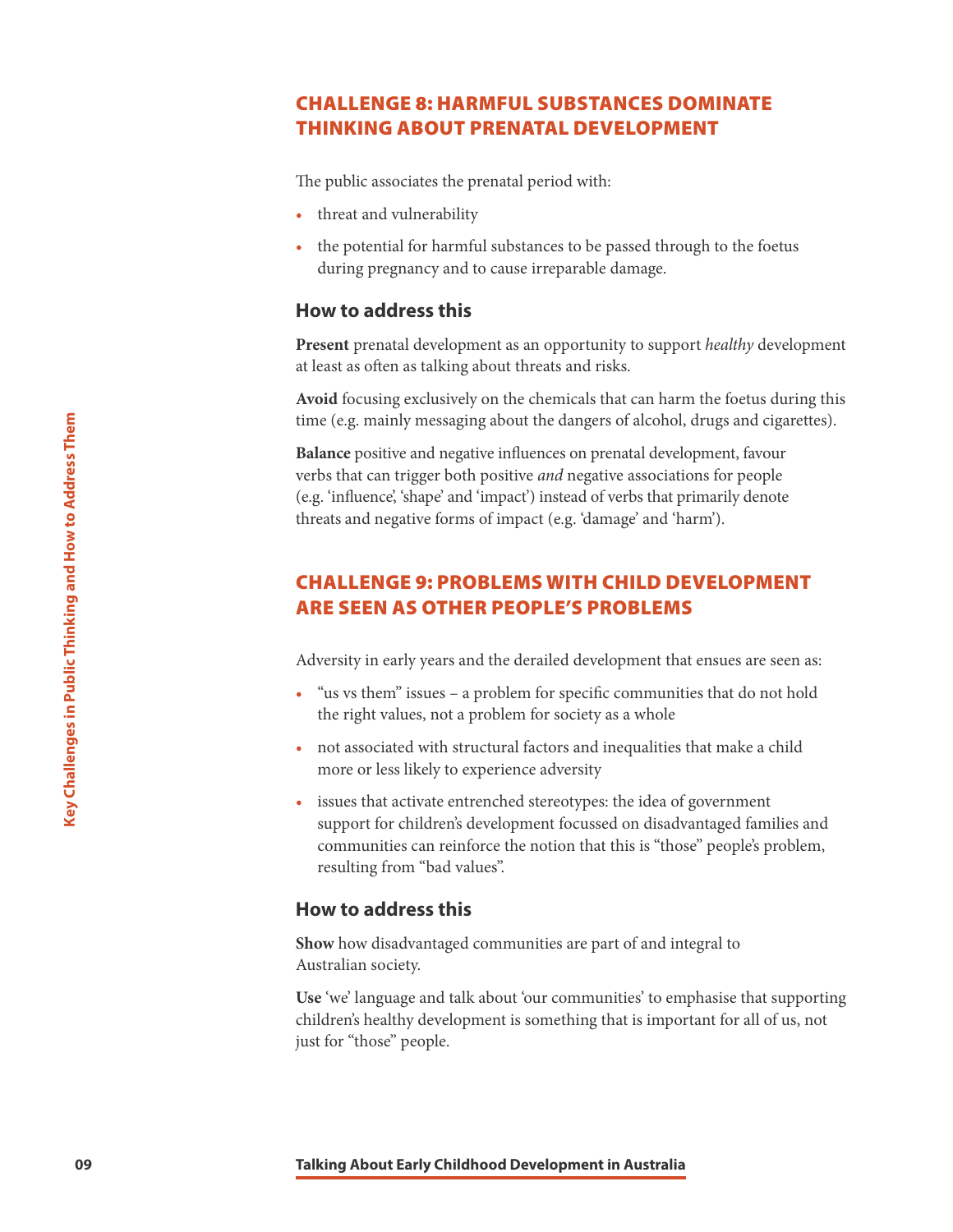<span id="page-10-0"></span>**Use** inclusive pronouns (such as 'we') as much as possible. Communicators should avoid referring to disadvantaged groups in the third person ('they') and emphasising distance and disconnection (e.g. 'that' or 'those'). This seemingly minor shift has significant potential to advancing public thinking.

**Highlight**, where appropriate, how culturally sensitive policies, or the provision of more intense support for communities who need it the most, complement policies and initiatives that support all families in Australia.

**Emphasise** the effects of discrimination, racism, and lack of access to structural supports when talking about issues that affect children in disadvantaged communities – especially Aboriginal communities.

#### CHALLENGE 10: FATALISM DOMINATES PUBLIC THINKING

The dominant beliefs and assumptions people hold about this issue lead to the idea that change is not possible or necessary. For instance:

- When modern life is assumed to be the problem, no policy no matter how innovative and evidence-based – can turn back time.
- The dominant beliefs and assumptions people hold about<br>
idea that change is not possible or necessary. For instance<br> **10** When modern in the issues<br>
innovative and evidence-based can turn back time.<br> **10 Propelient of** • People tend to think that the support society provides is already more than adequate and generous. This leads people to believe that families and children who are not doing well must be making poor choices and failing to take advantage of the services that exist.

#### **How to address this:**

**Balance** urgency with solutions and the possibility of change.

**Avoid** stark statistics without also providing solutions, examples, and explanations.

**Highlight** what *can* be done:

- When talking about existing programmes and policies, **explain** how they work and where they need to be strengthened and expanded.
- When focusing on where existing programmes and policies are unable to meet every child's and family's needs, **make it clear** that there *are* concrete solutions that can be implemented to improve how the system works.
- When focusing on new policies, **explain** how they would work, who would be responsible for implementing them (being more precise than 'government'), and what they would achieve.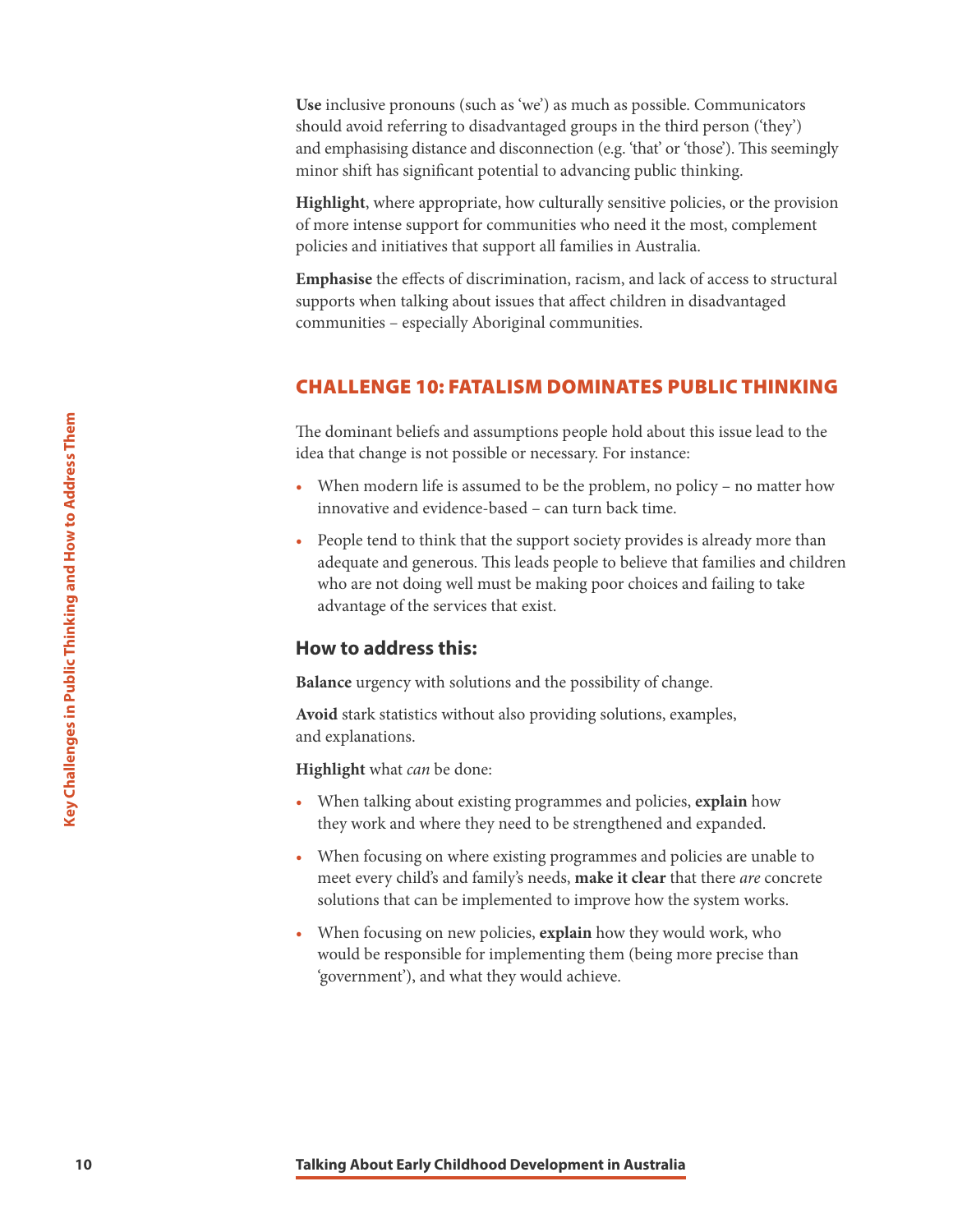## <span id="page-11-0"></span>**11 <b>Constant Childhood** Childhood Development in Australia (The Same of the Major Opportunity: People see play as:<br> **11 Constant Play but Don't Works**<br> **11 Example About Play but Don't Unit Works**<br> **11 Early About D The Major Opportunity: People Value Play but Don't Understand Why it Matters and How it Works**

People see play as:

- a key part of positive development
- a natural human instinct.

This makes play an effective way of framing early childhood development more generally. It can open people up and help them understand how young children develop and what they need.

#### **How to use this opportunity**

**Explain** *why* play is so valuable for early development. Emphasise that play is powerful *because* it's fun: children are motivated to have fun and they learn and develop skills as they do so.

**Emphasise** that play needs different types of support: encouragement, scaffolding, space and opportunity.

**Use** the serve and return metaphor to help people understand that playful relationships with supportive caregivers are critical parts of the brain-building process.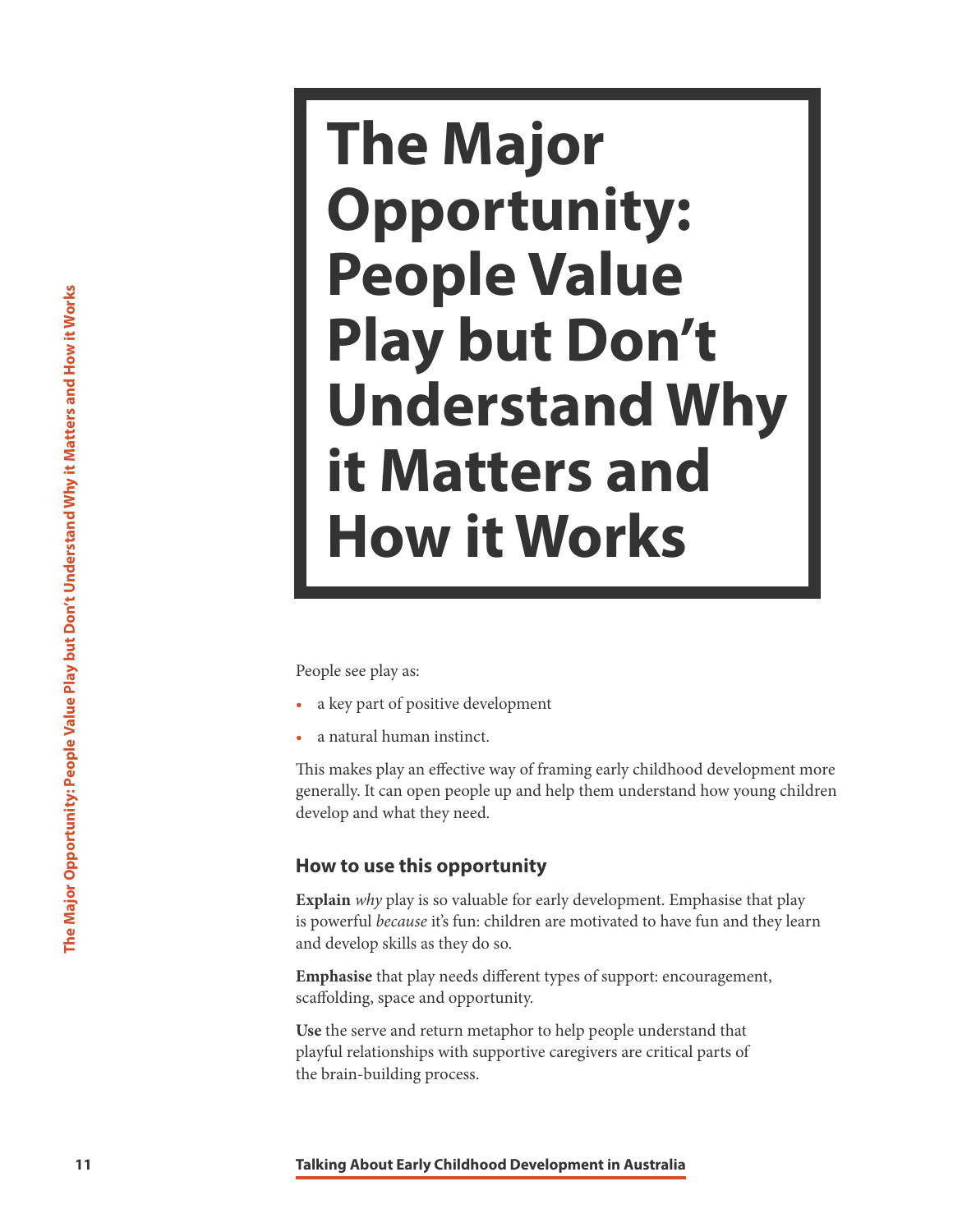#### **Serve and return metaphor**

*Interacting back and forth with babies and children helps them to learn and grow. Like a game of tennis, babies and children 'serve' when they babble, gesture, or cry. When adults respond with kind words and gestures, it's like they're returning the ball. This back and forth is fun and great for children's development.*

**Show** the 'hidden treasures' of play: give examples of different types of play and explain how each supports positive development, highlighting elements that might not be obvious.

- Rough-and-tumble play supports the development of self-regulatory skills *as well as* motor skills and physical strength.
- **122 122 Talking About Early Childhood Development** in Australia **The Majority Childhood Development 1 Australia The Majority Scheme Containstant Child** *Australia* and the Majority participating the participatio • Adults can facilitate and actively participate in healthy play *as adults,* they don't have to resort to being 'silly' or just staying in the background to keep kids safe*.* For instance, guided play supports learning in the classroom, playful 'serve and return' interactions with infants build connections in their brains.
	- Imaginative play can help young children work through trauma and help adults gain a window into what they are thinking. It's not just about developing creativity.

**Avoid** language suggesting babies' play is 'simple', 'natural' or 'basic'.

**Activate** productive ideas in public thinking by emphasising the role of exploration and experimentation in learning and development.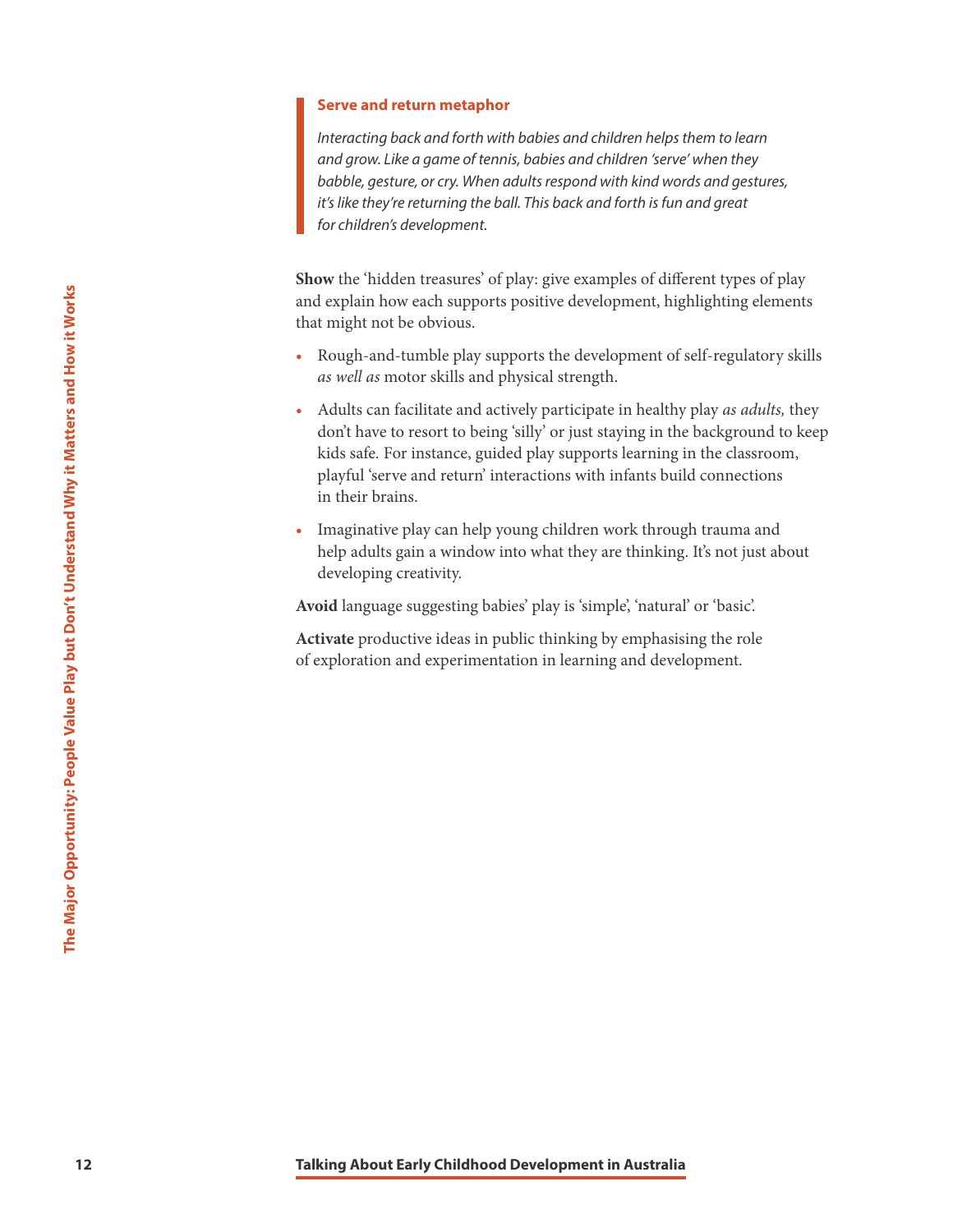#### ABOUT THE FRAMEWORKS INSTITUTE

The FrameWorks Institute is a think tank that advances the non-profit sector's communications capacity by framing the public discourse about social problems. Its work is based on Strategic Frame Analysis®, a multi-method, multidisciplinary approach to empirical research. FrameWorks designs, conducts, publishes, explains, and applies communications research to prepare non-profit organisations to expand their constituency base, build public will, and further public understanding of specific social issues – the environment, government, race, children's issues, and health care, among others. Its work is unique in its breadth, ranging from qualitative, quantitative, and experimental research to applied communications toolkits, eWorkshops, advertising campaigns, FrameChecks®, and in-depth study engagements. In 2015, it was named one of nine organisations worldwide to receive the MacArthur Foundation's Award for Creative & Effective Institutions.

Learn more at **[www.frameworksinstitute.org](http://www.frameworksinstitute.org)**.